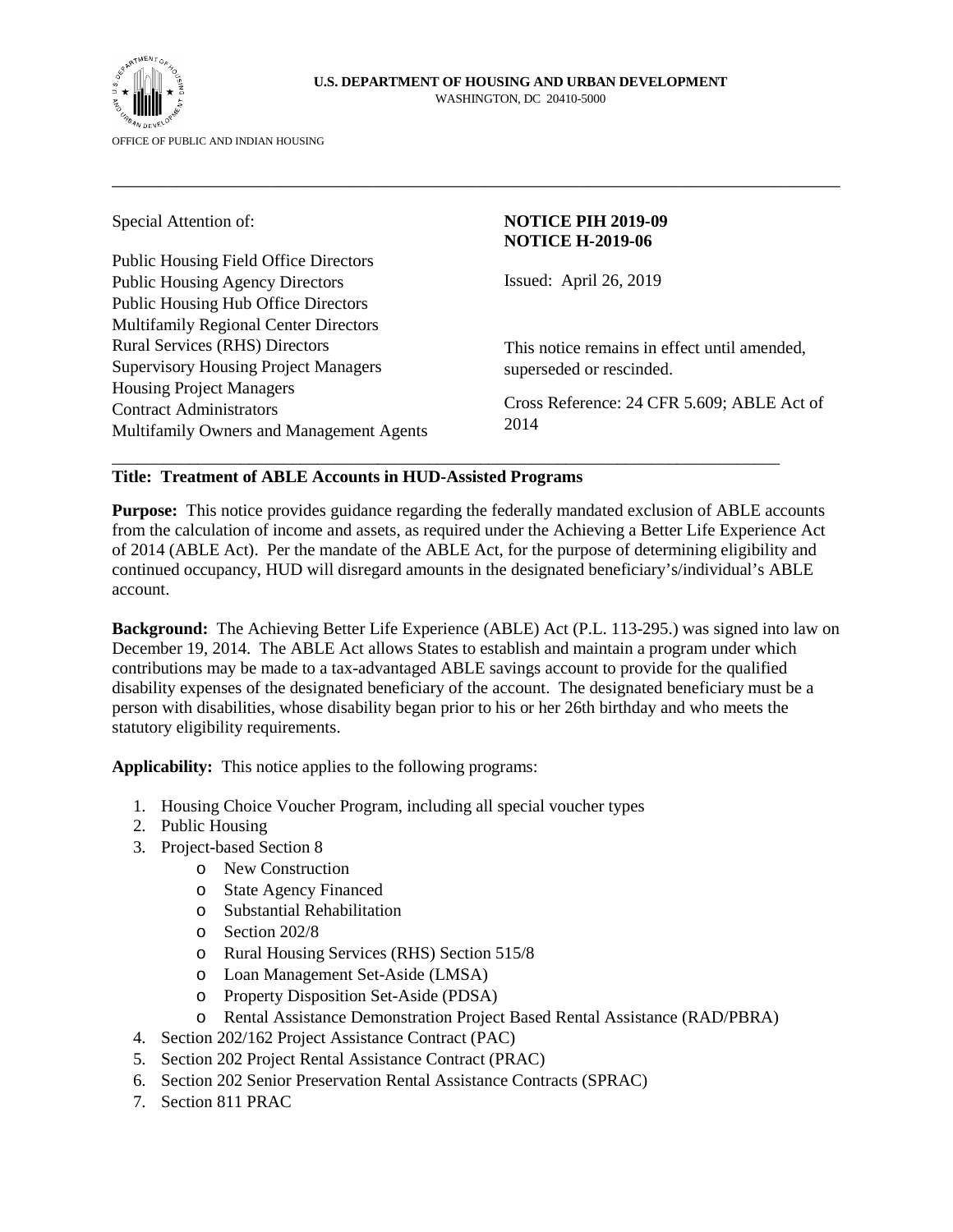- 8. Section 811 Project Rental Assistance (PRA)
- 9. Section 236 (including RAP)
- 10. Section 221(d)(3)/(d)(5) Below Market Interest Rate (BMIR)

**Definition of Terms:** This Section includes definitions of terms referred to in this notice.

- A. *ABLE account* means an account established for the benefit of an eligible individual, maintained under a qualified ABLE program.
- B. *Contribution* is the deposit of funds into an ABLE account.
- C. *Designated beneficiary* is the eligible individual who established and owns the ABLE account.
- D. *Distribution* is the withdrawal or issuance of funds from an ABLE account.

**Treatment of ABLE account in HUD programs:** Section 103 of the ABLE Act mandates that an individual's ABLE account (specifically, its account balance, contributions to the account, and distributions from the account) is excluded/disregarded when determining the designated beneficiary's eligibility and continued occupancy under certain federal means-tested programs.

Individuals have to be income eligible to receive assistance under HUD programs. Per 24 CFR 5.609, annual income is defined as the anticipated total income from all sources received by every family member which are not specifically excluded in 24 CFR 5.609(c). The exclusion found at 24 CFR 5.609(c)(17) instructs PHAs and owners to exclude from income all amounts that are specifically excluded by other Federal statute when the statute is applicable to HUD programs. Given that the ABLE Act creates a federally mandated exclusion for ABLE accounts applicable to HUD programs, in determining a family's income, HUD will exclude amounts in the individual's ABLE account pursuant to 24 CFR  $5.609(c)(17)$ . The entire value of the individual's ABLE account will be excluded from the household's assets. This means actual or imputed interest on the ABLE account balance will not be counted as income. Distributions from the ABLE account are also not considered income. All wage income received, regardless of which account the money is paid to, is included as income.

For example:

### **1. Contributions made by the designated beneficiary**

Pursuant to 24 CFR 5.609(a), all amounts received by the designated beneficiary are counted as income, unless they fall under one of the enumerated exclusions under 5.609(c) or are federally mandated, as with distributions from ABLE accounts.

If the beneficiary has a portion of his/her wages directly deposited into his/her ABLE account, then all wage income received, regardless of which account the money is paid to, is included as income*. Pre-tax employer contributions to an ABLE account (that are not deducted from wages) are excluded.* If the designated beneficiary subsequently deposits any amount previously included as income into his/her ABLE account, that deposited amount must not be included in the household's asset calculation or counted as income again when the beneficiary receives a distribution from the account.

### 2. **Contributions made by others directly into the ABLE account**

If someone other than the designated beneficiary contributes directly to the ABLE account, that contribution will not be counted as income to the designated beneficiary.

If a relative provides a recurring gift of \$100 per month directly to the beneficiary, the recurring gift would be counted as income. If a relative deposits the \$100 recurring monthly gift directly into the